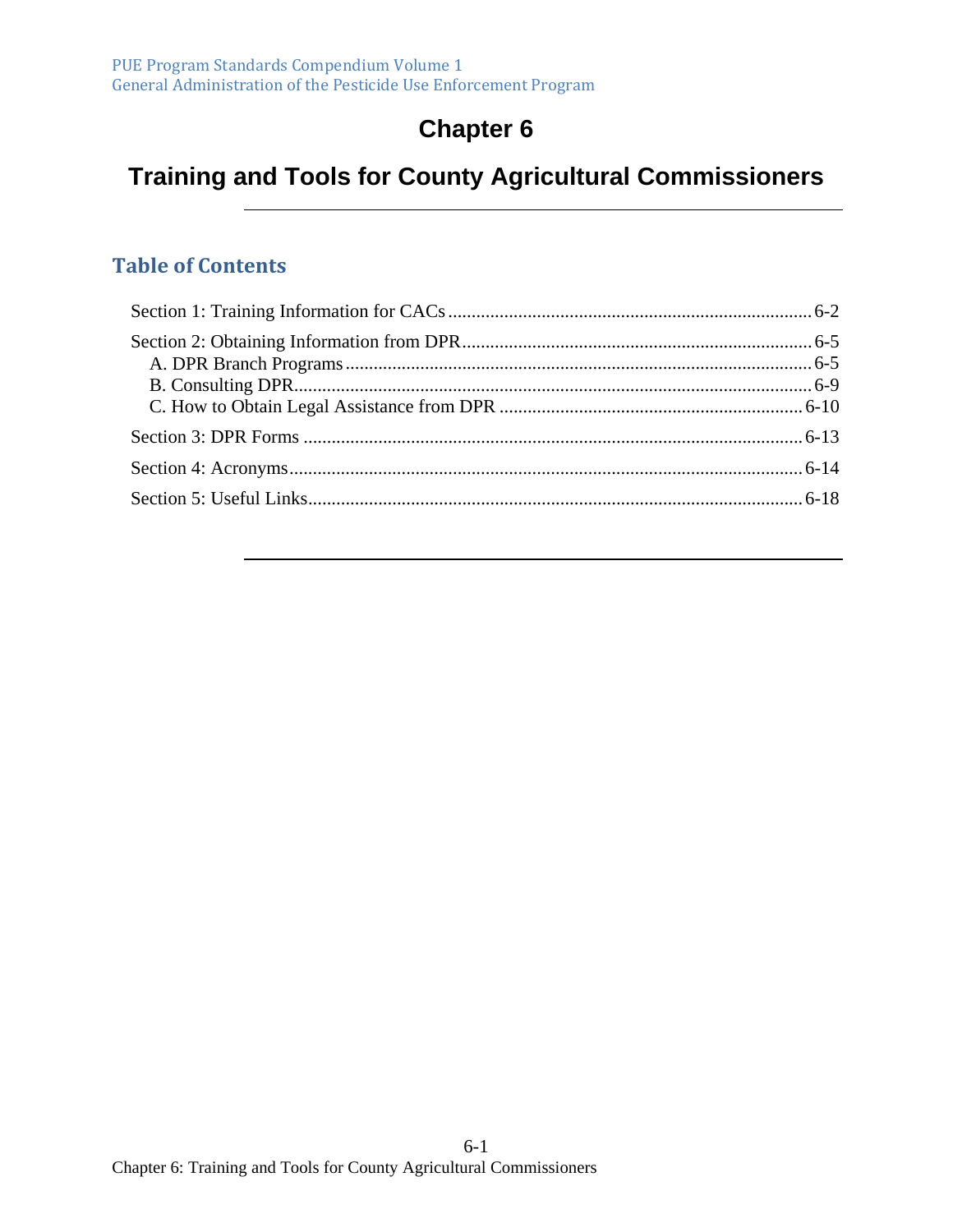#### **Section 1 Training Information for CACs**

| <b>Introduction</b>                                     | To ensure statewide uniformity and consistency in implementing and<br>enforcing pesticide laws at the county level, DPR provides training and<br>technical expertise to CAC staff on a regular basis. Other programs in DPR<br>are responsible for registering products, monitoring pesticides in the<br>environment, and evaluating human health mitigation.                                                                                               |
|---------------------------------------------------------|-------------------------------------------------------------------------------------------------------------------------------------------------------------------------------------------------------------------------------------------------------------------------------------------------------------------------------------------------------------------------------------------------------------------------------------------------------------|
| <b>Frequency and</b><br>selection of<br>training topics | DPR staff develops training sessions and materials as a result of newly<br>enacted pesticide laws or regulations, for updates or changes to existing DPR<br>policies and procedures outlined in the Compendium volumes, or as a result<br>of establishing memoranda of understanding (MOU) with other agencies.<br>Although most of the training is conducted by DPR Enforcement Branch<br>staff, other DPR branches can also develop and provide training. |
|                                                         | Some training sessions are developed and conducted formally on a statewide<br>basis. These can be followed by refresher classes conducted by the DPR<br>regional office Enforcement Branch Liaison (EBL) at the county level.                                                                                                                                                                                                                               |
|                                                         | Specific training for structural pest control CAC inspectors is conducted<br>annually. This course is to prepare inspectors for the complex inspections of<br>structural fumigations and other structural pest control applications.                                                                                                                                                                                                                        |
| <b>Training</b><br>information<br>available online      | Information and modules from recent trainings conducted by DPR are<br>available on the DPR website at<br>http://www.cdpr.ca.gov/docs/county/training/trngmenu.htm.                                                                                                                                                                                                                                                                                          |
|                                                         | Training modules consist of PowerPoint presentations, copies of<br>newly-enacted regulations, exercises and scenarios, and additional handouts.                                                                                                                                                                                                                                                                                                             |
|                                                         | The website also announces upcoming trainings.                                                                                                                                                                                                                                                                                                                                                                                                              |
|                                                         | Continued on next page                                                                                                                                                                                                                                                                                                                                                                                                                                      |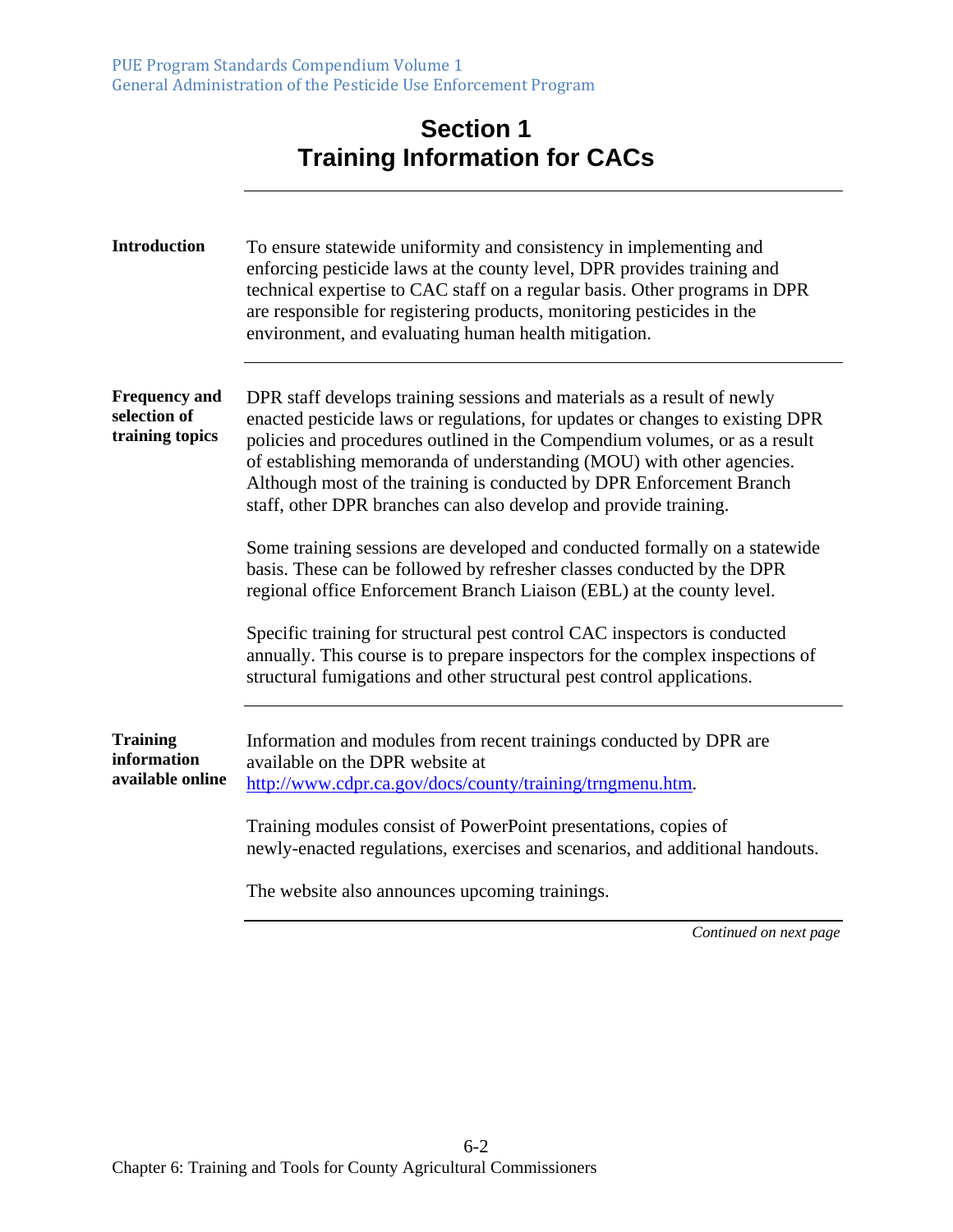# **Training Information for CACs, Continued**

| Compendium<br>updates                                                                                                      | As new pesticide laws, regulations, and DPR policies and procedures are<br>adopted, the affected Compendium volumes are updated to reflect these<br>changes. DPR develops and conducts training to address the content of these<br>volumes.<br>The PUE Program Standards Compendium web page is available for review<br>at http://www.cdpr.ca.gov/docs/enforce/compend.htm.                                                                                     |
|----------------------------------------------------------------------------------------------------------------------------|-----------------------------------------------------------------------------------------------------------------------------------------------------------------------------------------------------------------------------------------------------------------------------------------------------------------------------------------------------------------------------------------------------------------------------------------------------------------|
| <b>Training</b><br>developed as<br>the result of a<br>Memoranda of<br><b>Understanding</b><br>(MOU) with<br>another agency | DPR and the CACs have established several Memoranda of Understanding<br>with other state, federal, or county agencies to ensure pesticide laws are<br>properly implemented and enforced. See Chapter 1 section on Memoranda of<br>Understanding. An MOU is an agreement between DPR, CACASA, and other<br>agencies that defines the scope of the agreement, the authority, and the<br>responsibilities of each party where both agencies may have jurisdiction. |
|                                                                                                                            | One example is the annual structural pest control inspector training conducted<br>as a result of the MOU with the Structural Pest Control Board, to ensure<br>uniform and coordinated enforcement in accordance with Business and<br>Professions Code section 8616.                                                                                                                                                                                             |
|                                                                                                                            | Another example is the Pesticide/Wildlife Incident Response Plan MOU<br>between DPR, the Department of Fish and Game, (now Department of Fish<br>and Wildlife), and CACASA, found at<br>http://www.cdpr.ca.gov/docs/county/training/pstwld/pestwild.htm.                                                                                                                                                                                                        |
| Other topic-<br>specific<br>trainings                                                                                      | DPR may develop other trainings when they are deemed necessary to<br>improve the continued effectiveness of CAC programs, provide guidance, or<br>assist in program planning and evaluation.                                                                                                                                                                                                                                                                    |
|                                                                                                                            | Breaking Barriers Training: Developed in 2009 in conjunction with U.S.<br>EPA, Region 9, Breaking Barriers training assists non-Spanish-speaking<br>inspectors who conduct safety inspections and agricultural pesticide<br>monitoring inspections (such as pesticide use, field fumigation and<br>commodity fumigation) and interview non-English-speaking field workers<br>and applicators.                                                                   |
|                                                                                                                            |                                                                                                                                                                                                                                                                                                                                                                                                                                                                 |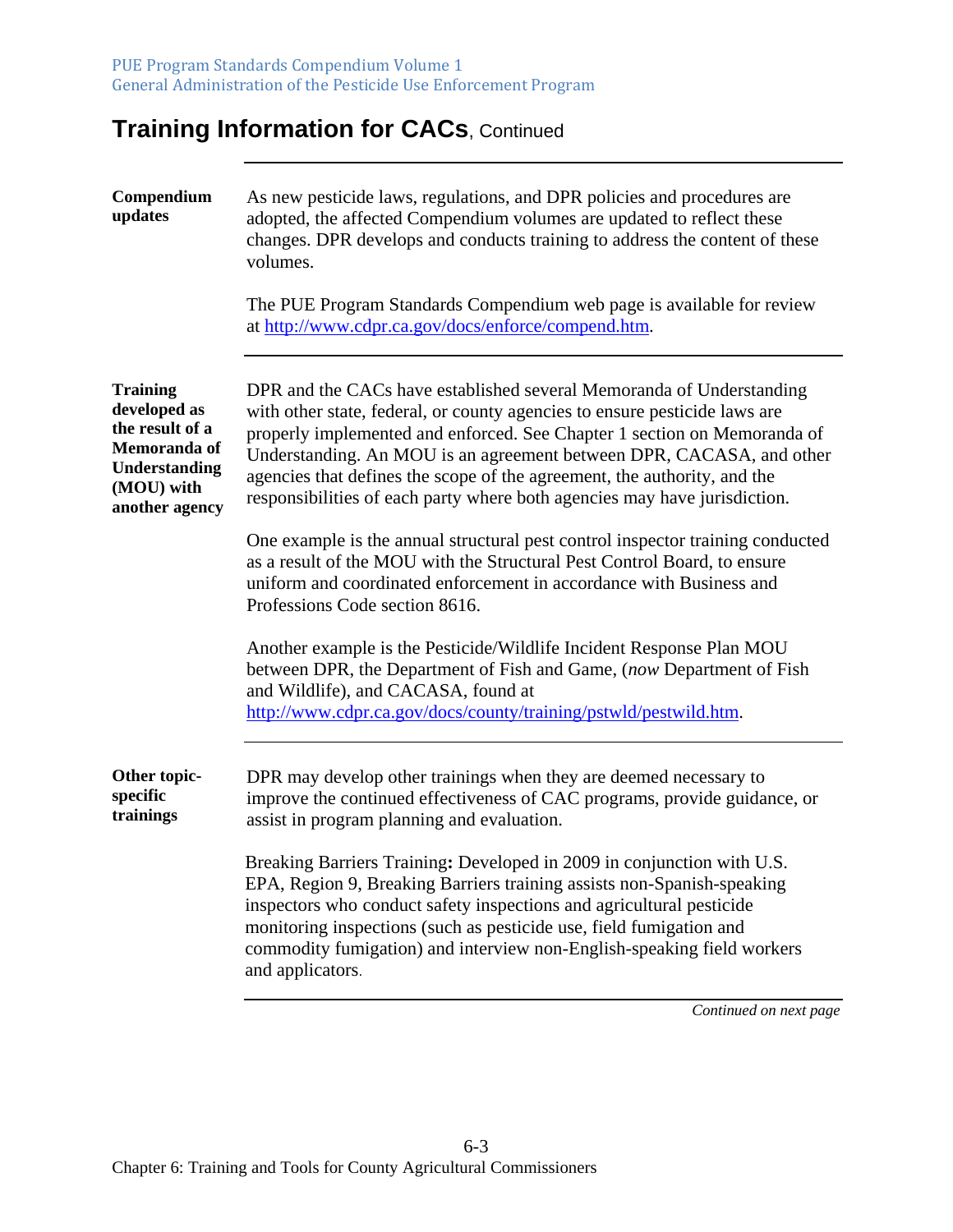# **Training Information for CACs,** Continued

| <b>Training</b><br>provided by the<br><b>California</b><br><b>Environmental</b><br><b>Protection</b><br><b>Agency</b><br>(CalEPA) | As a department within the California Environmental Protection Agency<br>(CalEPA), DPR staff participates in developing and conducting training<br>provided by the agency. The four-day Basic Inspector Academy (BIA) is a<br>popular training available to CAC staff, designed to teach environmental<br>agency inspectors and other environmental compliance professionals to<br>conduct quality inspections. California Government Code section 12812.2<br>requires CalEPA to ensure all boards, departments, offices, and other<br>agencies that implement CalEPA's laws and regulations "take consistent,<br>effective and coordinated compliance and enforcement actions" and that the<br>program include cross-training of inspection and enforcement personnel"<br>In order to sign up for the BIA, CAC staff must first complete the<br><b>Fundamental Inspector Course (AP106)</b><br>The training schedule and how to sign up for the CalEPA training is through<br>the California Air Resources Board's website at:<br>https://ssl.arb.ca.gov/training/training.htm. |
|-----------------------------------------------------------------------------------------------------------------------------------|----------------------------------------------------------------------------------------------------------------------------------------------------------------------------------------------------------------------------------------------------------------------------------------------------------------------------------------------------------------------------------------------------------------------------------------------------------------------------------------------------------------------------------------------------------------------------------------------------------------------------------------------------------------------------------------------------------------------------------------------------------------------------------------------------------------------------------------------------------------------------------------------------------------------------------------------------------------------------------------------------------------------------------------------------------------------------------|
| <b>Travel expenses</b>                                                                                                            | DPR does not reimburse CAC staff for expenses related to attending training.                                                                                                                                                                                                                                                                                                                                                                                                                                                                                                                                                                                                                                                                                                                                                                                                                                                                                                                                                                                                     |
| for attending<br><b>DPR</b> training                                                                                              | Occasionally, DPR offers travel cost reimbursement; the instructions will<br>accompany the training announcement. The amount of reimbursement cannot<br>exceed the allowance for state employee travel.                                                                                                                                                                                                                                                                                                                                                                                                                                                                                                                                                                                                                                                                                                                                                                                                                                                                          |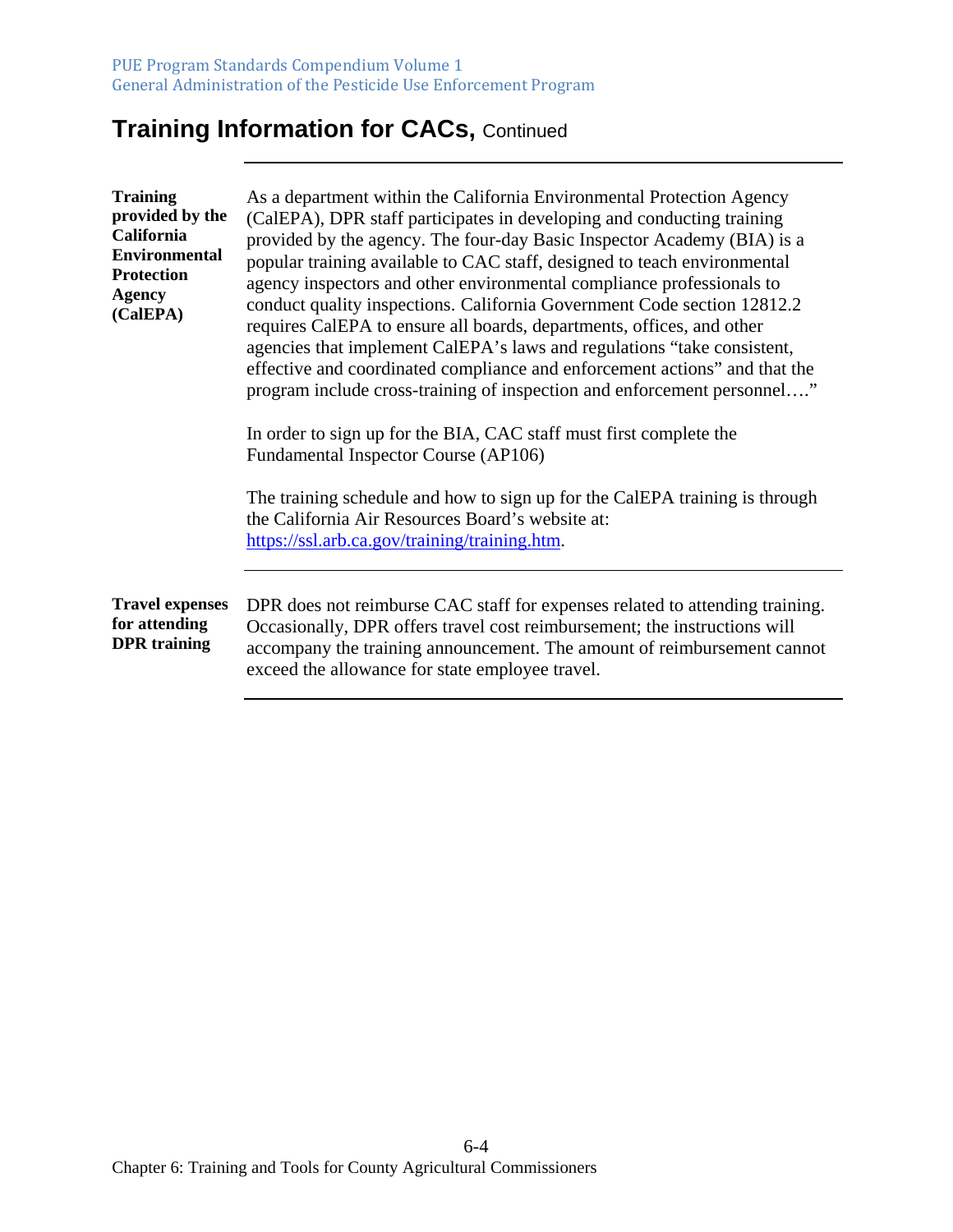#### **Section 2 Obtaining Information from DPR**

#### **A. DPR Branch Programs**

| <b>Introduction</b>                                      | DPR branches and programs provide a comprehensive program to register<br>and evaluate pesticide products, conduct environmental monitoring, protect<br>worker safety, provide oversight to the CACs, issue licenses, and enforce<br>laws and regulations.<br>For detailed contact information of DPR branches and programs, see<br>http://www.cdpr.ca.gov/dprcontact.htm                                                                                                                                                                                                                                                                   |
|----------------------------------------------------------|--------------------------------------------------------------------------------------------------------------------------------------------------------------------------------------------------------------------------------------------------------------------------------------------------------------------------------------------------------------------------------------------------------------------------------------------------------------------------------------------------------------------------------------------------------------------------------------------------------------------------------------------|
| <b>Pesticide</b><br><b>Registration</b><br><b>Branch</b> | Before a pesticide can be used, possessed, or offered for sale in California, the<br>pesticide must be registered (licensed) with DPR. The Pesticide Registration<br>Branch coordinates the required evaluation process and serves as primary<br>liaison to pesticide registrants regarding determinations of health effects of<br>pesticides; manages all data received; maintains product label files; and<br>provides information on registered pesticides and label instructions to<br>pesticide enforcement agencies and the public. Branch scientists share data<br>review responsibilities with staff scientists in other branches. |
|                                                          | The Branch maintains chemical ingredient and product/label databases that<br>the public can access on DPR's external web page. This web page is available<br>at http://www.cdpr.ca.gov/docs/label/labelque.htm.                                                                                                                                                                                                                                                                                                                                                                                                                            |
|                                                          | Questions regarding labeling, label changes, product registration, and other<br>related topics should be directed to the Pesticide Registration Branch<br>Ombudsman at Registration.Ombudsman@cdpr.ca.gov.                                                                                                                                                                                                                                                                                                                                                                                                                                 |
|                                                          | See Pesticide Registration Branch at:<br>http://www.cdpr.ca.gov/docs/registration/funcmenu.htm                                                                                                                                                                                                                                                                                                                                                                                                                                                                                                                                             |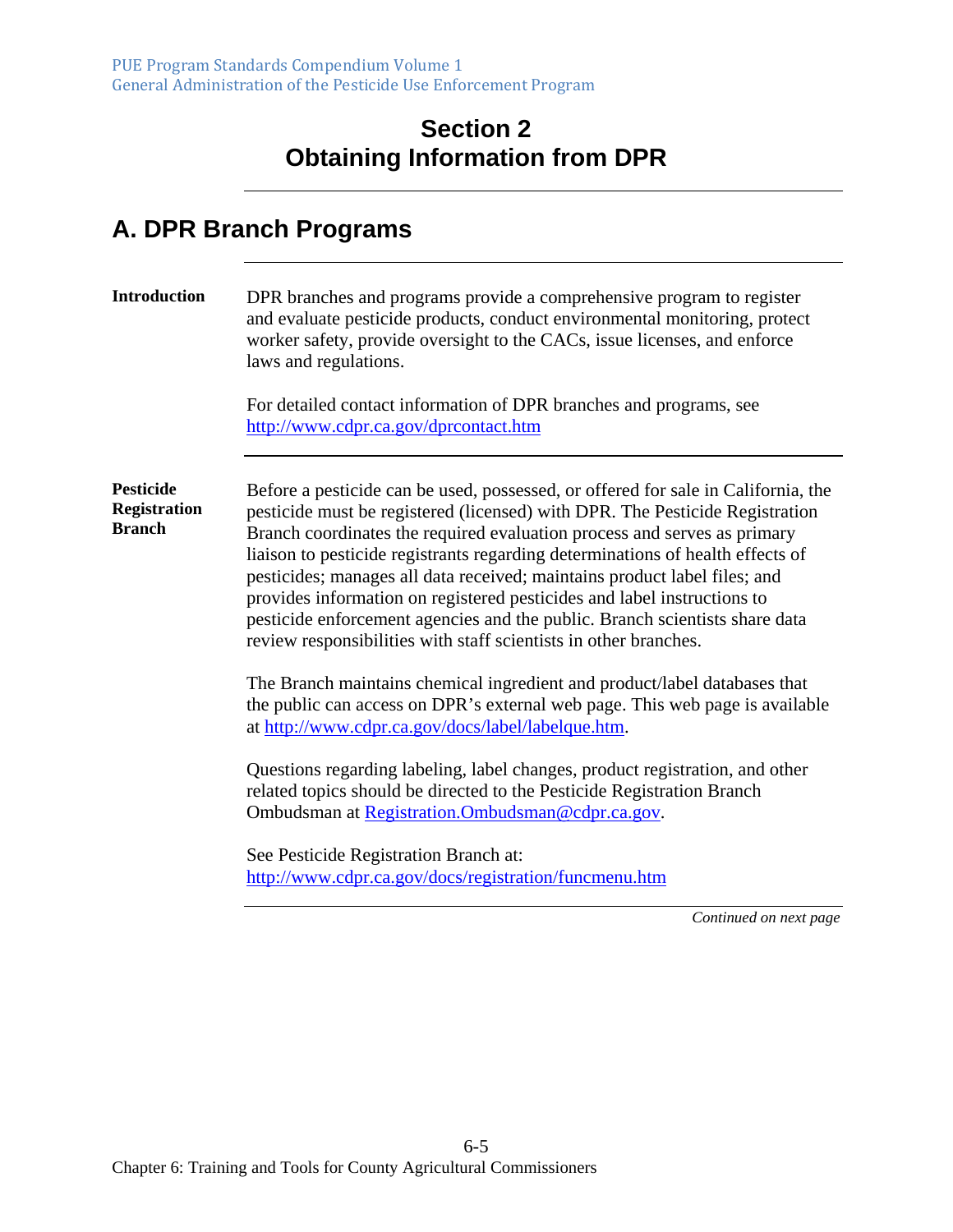| <b>Worker Health</b><br>and Safety<br><b>Branch</b>                | The Worker Health and Safety (WH&S) Branch is responsible for assessing<br>safety of workers and consumers where pesticides are used, and developing<br>mitigation mechanisms when needed. A link to WH&S programs is available<br>at: http://www.cdpr.ca.gov/docs/whs/whs_homepage.htm.                                              |  |  |  |
|--------------------------------------------------------------------|---------------------------------------------------------------------------------------------------------------------------------------------------------------------------------------------------------------------------------------------------------------------------------------------------------------------------------------|--|--|--|
|                                                                    | WH&S staff develops exposure-monitoring methods and provides medical<br>advice and assistance to practicing physicians on pesticide exposures, and<br>assist CACs with illness investigations when necessary. Branch staff also<br>investigates unsafe work conditions detected by the Pesticide Illness<br>Surveillance Program.     |  |  |  |
|                                                                    | The Exposure Monitoring Program staff designs and conducts field<br>studies to characterize workplace exposure to pesticides.                                                                                                                                                                                                         |  |  |  |
|                                                                    | The Industrial Hygiene Program evaluates pesticide products and<br>$\bullet$<br>labeling for effectiveness in controlling exposure hazards and<br>recommends additional safety measures when needed.                                                                                                                                  |  |  |  |
|                                                                    | The Pesticide Illness Surveillance Program (PISP) analyzes<br>$\bullet$<br>investigations of pesticide-related illnesses and injuries conducted by<br>County Agricultural Commissioners. The PISP database helps validate<br>the effectiveness of exposure control measures and identifies areas<br>where improvements are needed.    |  |  |  |
|                                                                    | The Worker Protection Program evaluates implementation of the<br>$\bullet$<br>State's worker safety regulations and provides input on changes to the<br>federal Worker Protection Standard. They also develop outreach<br>materials including the Pesticide Safety Information Series (PSIS).                                         |  |  |  |
| <b>Pest</b><br><b>Management</b><br>and Licensing<br><b>Branch</b> | The Pest Management and Licensing (PML) Branch has five major programs:<br>Pest Management Analysis and Planning<br>$\bullet$<br>Pesticide Use Reporting Program<br>$\bullet$<br><b>Endangered Species Project</b><br>$\bullet$<br>Licensing and Certification Program<br>$\bullet$<br>School and Child Care IPM Program<br>$\bullet$ |  |  |  |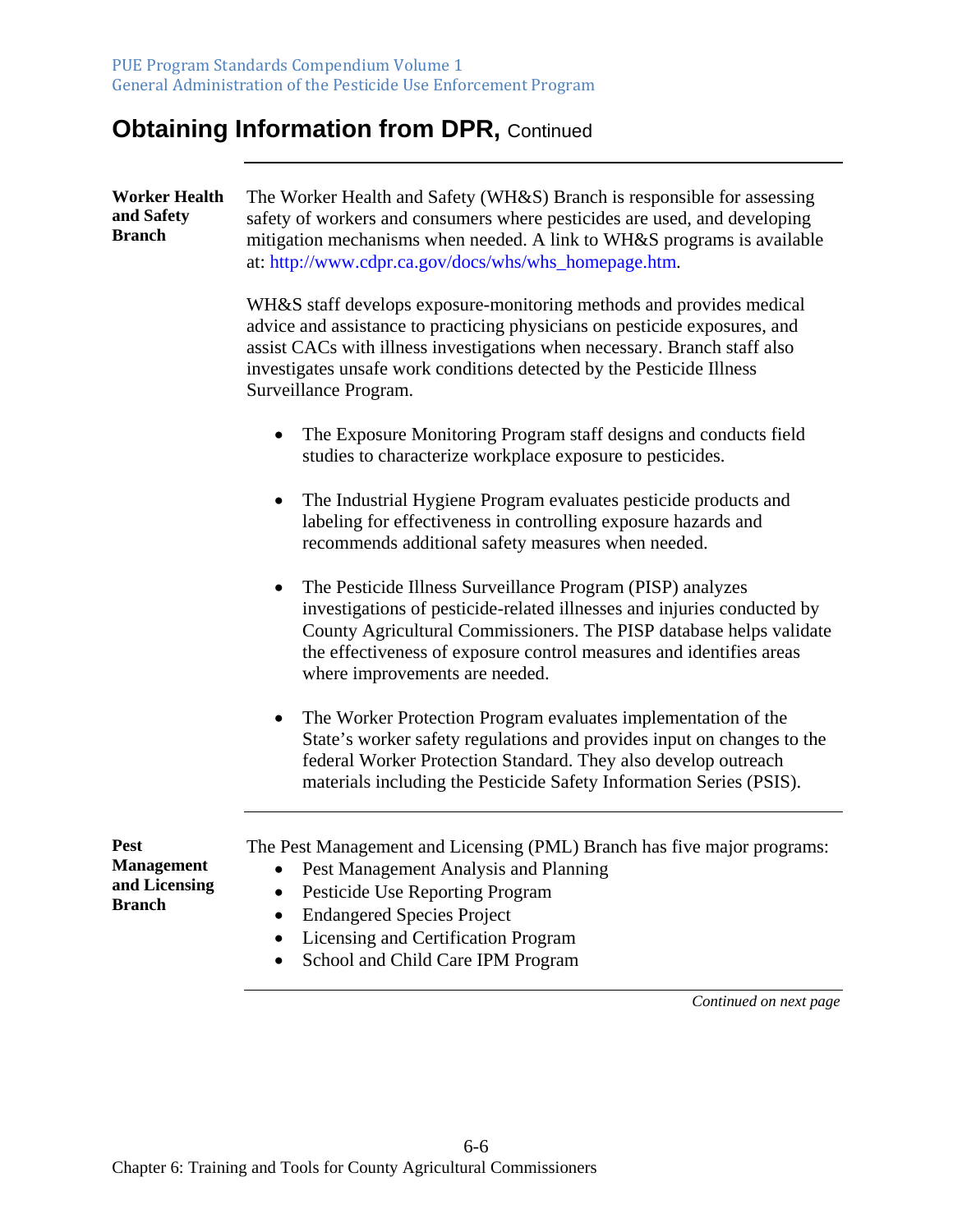| <b>Environmental</b><br><b>Monitoring</b><br><b>Branch</b> | The Environmental Monitoring (EM) Branch monitors the environment to<br>determine the fate of pesticides, protecting the public and the environment<br>from pesticide contamination through analyzing hazards and developing<br>pollution prevention strategies. It also takes the lead in implementing many of<br>DPR's environmental protection programs.                   |
|------------------------------------------------------------|-------------------------------------------------------------------------------------------------------------------------------------------------------------------------------------------------------------------------------------------------------------------------------------------------------------------------------------------------------------------------------|
|                                                            | Their staff is available to provide technical expertise and assistance to CAC<br>staff on VOC emissions from field fumigants, ground water, and surface<br>water protection. The EM Branch provides environmental monitoring data<br>required for emergency eradication projects and environmental contamination<br>assessments.                                              |
|                                                            | • Air Program: http://www.cdpr.ca.gov/docs/emon/airinit/airmenu.htm<br><b>Fumigant Regulatory Issues:</b><br>http://www.cdpr.ca.gov/docs/emon/methbrom/fum_regs.htm                                                                                                                                                                                                           |
|                                                            | Toxic Air Contaminant Program:<br>http://www.cdpr.ca.gov/docs/emon/pubs/tacmenu.htm                                                                                                                                                                                                                                                                                           |
|                                                            | Volatile Organic Compound (VOC) emissions from pesticides:<br>http://www.cdpr.ca.gov/docs/emon/vocs/vocproj/vocmenu.htm                                                                                                                                                                                                                                                       |
|                                                            | • Ground Water Program: http://www.cdpr.ca.gov/docs/emon/grndwtr/                                                                                                                                                                                                                                                                                                             |
|                                                            | • Surface Water Protection Program:<br>http://www.cdpr.ca.gov/docs/emon/surfwtr/                                                                                                                                                                                                                                                                                              |
| <b>Human Health</b><br><b>Assessment</b><br><b>Branch</b>  | The Human Health Assessment (HHA) Branch has two major functions:<br>review of toxicology studies and preparation of risk assessments. DPR<br>requires a pesticide registrant to submit data on a product's potential chronic,<br>subchronic, and acute health effects, and characterizing human exposure.                                                                    |
| <b>Enforcement</b><br><b>Branch</b>                        | The Enforcement Branch oversees compliance with pesticide use<br>requirements, has overall responsibility for pesticide incident investigations,<br>administers the nation's largest state monitoring program for analyzing<br>domestic and imported produce for pesticide residues, and ensures<br>compliance with pesticide product registration and labeling requirements. |
|                                                            | Continued on next page                                                                                                                                                                                                                                                                                                                                                        |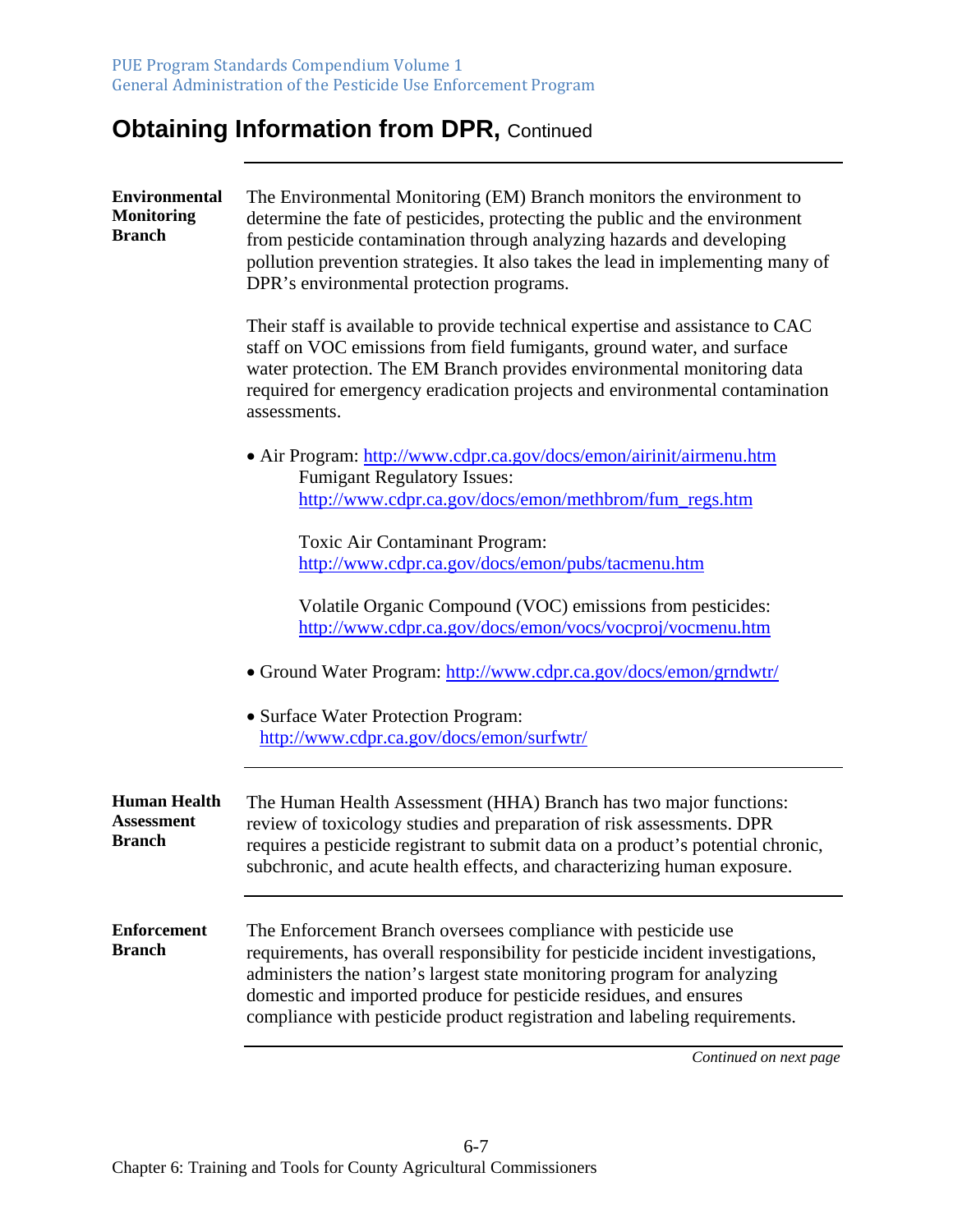| <b>Enforcement</b><br><b>Branch</b><br><b>Regional</b><br><b>Offices</b> | The DPR Enforcement Branch has three Regional Offices (located in West<br>Sacramento, Clovis, and Anaheim) to ensure statewide availability of DPR<br>staff throughout the state. Each county is assigned an Enforcement Branch<br>Liaison (EBL) as their primary DPR contact. It is recommended that CAC<br>inquiries go through their assigned EBL.<br>The regional office addresses and a map of counties in each region is found at<br>http://www.cdpr.ca.gov/docs/enforce/romap.pdf.                                                                                                                                                                                                                                                                                                                                                                                                                                                                                                                                                                                                                                                                                                                                                                                                                                                                                                                                                                                                                                                                                                                                                                                                                                                                                             |
|--------------------------------------------------------------------------|---------------------------------------------------------------------------------------------------------------------------------------------------------------------------------------------------------------------------------------------------------------------------------------------------------------------------------------------------------------------------------------------------------------------------------------------------------------------------------------------------------------------------------------------------------------------------------------------------------------------------------------------------------------------------------------------------------------------------------------------------------------------------------------------------------------------------------------------------------------------------------------------------------------------------------------------------------------------------------------------------------------------------------------------------------------------------------------------------------------------------------------------------------------------------------------------------------------------------------------------------------------------------------------------------------------------------------------------------------------------------------------------------------------------------------------------------------------------------------------------------------------------------------------------------------------------------------------------------------------------------------------------------------------------------------------------------------------------------------------------------------------------------------------|
| <b>Enforcement</b><br><b>Branch Liaison</b><br>role                      | DPR provides each county with an Enforcement Branch Liaison (EBL) to<br>assist in their performing their daily job requirements:<br>Available to answer CAC staff questions<br>$\bullet$<br>Collect information to assist the Department in its assessment of the<br>$\bullet$<br>performance of each program area and the overall CAC Pesticide Use<br>Enforcement (PUE) program<br>Collect and organize information developed by the Enforcement<br>$\bullet$<br>Branch, other branches of DPR, the Structural Pest Control Board, and<br>other agencies relative to the performance of the CAC's PUE program<br>Inform the CAC and their regional office manager of any issues and<br>associated corrective actions<br>Prepare the county performance evaluation report and provide<br>recommendations for review and approval by the regional office<br>supervisor<br>Provide local or regional training, as needed<br>Stay informed of any issues relevant to the evaluation of the CAC's<br>program including: the Pesticide Regulatory Activity Monthly Report<br>(PRAMR) data, information from the Compliance database,<br>assessments of environmental programs, information on licensing<br>issues, Section 18s, Special Local Needs SLNs, research<br>authorizations, and human illness report evaluations.<br>Coordinate activities between the CAC and other State, local, and<br>federal agencies involved in working with DPR and CACs under the<br>guidelines of established Memoranda of Understandings (MOUs) with<br>agencies such as:<br>U.S. Environmental Protection Agency<br><b>Structural Pest Control Board</b><br>California Department of Fish and Wildlife<br><b>County Environmental Health Departments</b><br>Department of Industrial Relations<br>ш |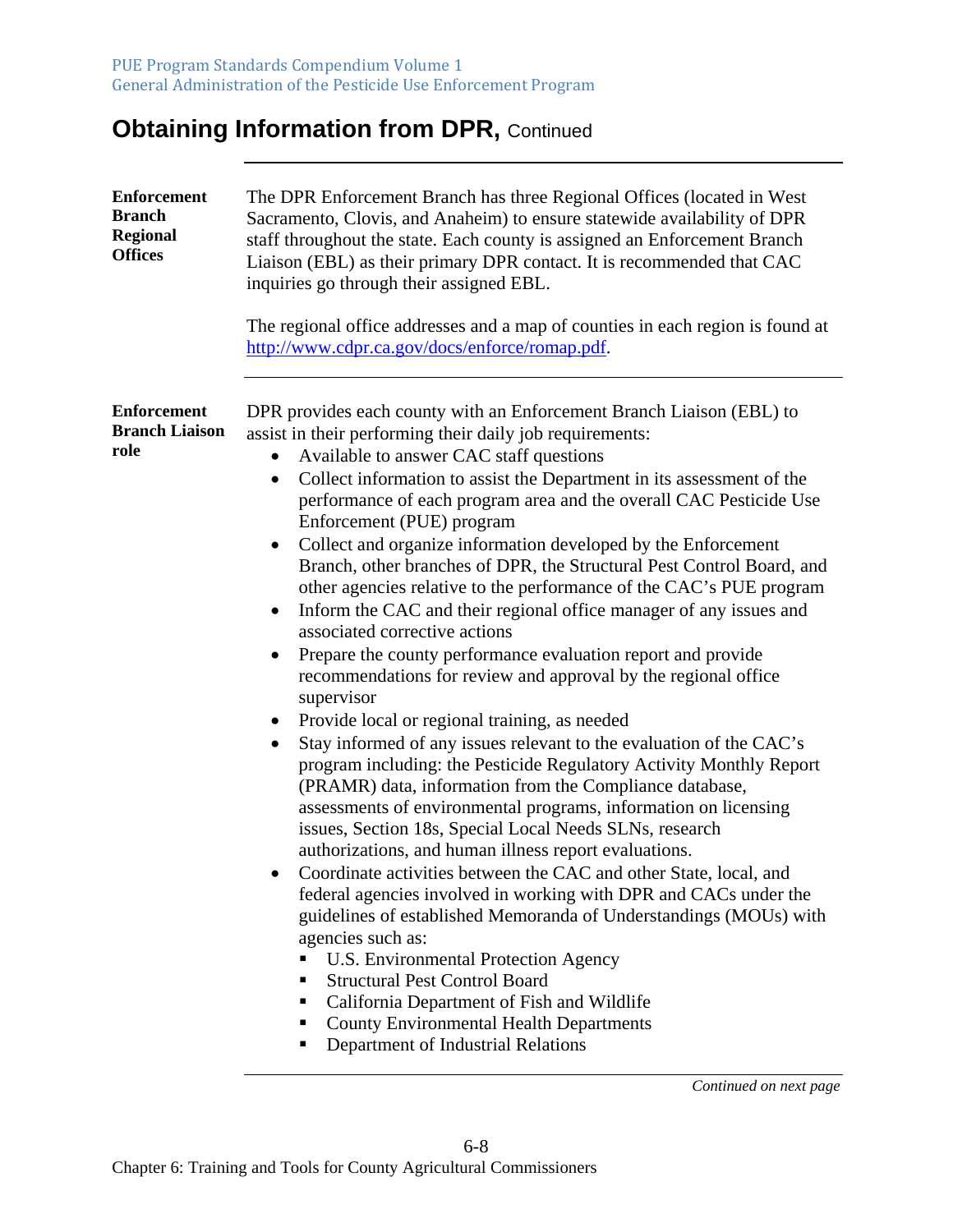# **B. Consulting DPR**

#### **Background** DPR has a diversified pool of trained professionals, including toxicologists, chemists, investigators, lawyers, auditors, and environmental scientists. The Regional Office EBL is the first point of contact between DPR and the CAC to obtain technical expertise. If additional consultation is needed, the EBL can assist with directing CAC staff to the appropriate headquarters staff. Examples of assistance from the regional office EBL includes the following:

- 1. **Pesticide-related human effects episodes:** Compendium Volume 5, *Investigation Procedures*, Chapter 2, outlines the procedures for CAC staff to obtain assistance from the Worker Health and Safety Branch (WHS) on pesticide-related human effects episodes. In some cases, they can assist in collecting dislodgeable residue samples, coordinating the collection of clothing, urine, and blood samples, assisting CAC investigators in interviewing persons exposed to pesticides, and through a contract with the University of California, Davis (UCD) provide physician consultation services. This physician provides these services one day a week in the office and is on-call during the business hours to assist CACs and healthcare providers. To obtain assistance from the UCD physician, contact the WHS Pesticide Illness Surveillance Program staff, who will contact the UCD physician, when appropriate.
- 2. **Label Interpretation:** Compendium Volume 8, *Guidelines for Interpreting Pesticide Laws, Regulations, and Labeling*, Chapter 2, outlines the procedures for CAC staff to obtain assistance in label interpretations. Headquarters can prepare a response to address an issue.
- 3. **Legal Assistance:** DPR Enforcement Branch staff, with assistance from DPR's Office of Legal Affairs (OLA), can also assist in areas such as laws and regulations interpretation, elements of the violation, the administrative civil penalty process, and enforceability issues.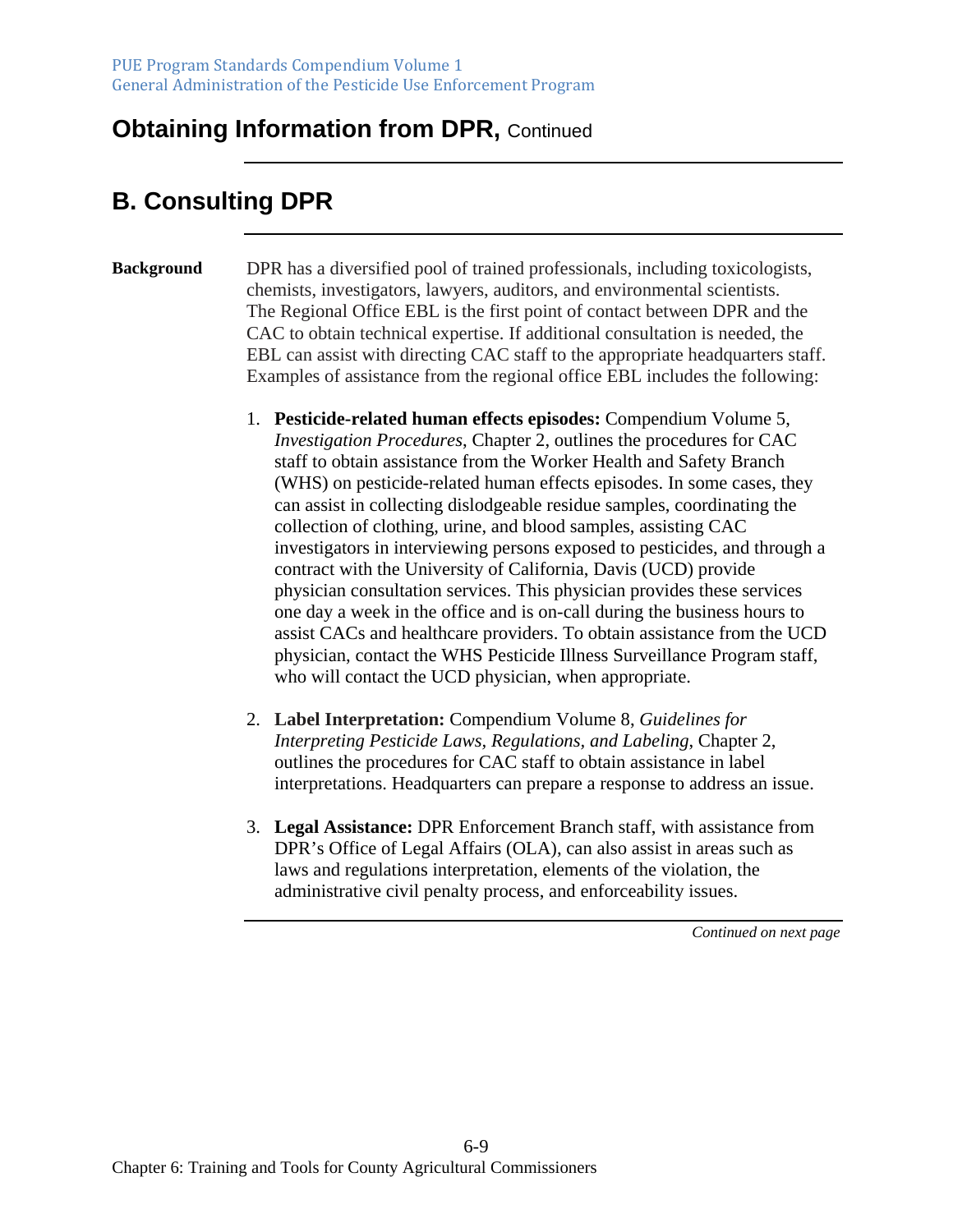# **C. How to Obtain Legal Assistance from DPR**

| <b>Legal assistance</b><br>and analysis<br>request                   | DPR's Enforcement Branch Headquarters staff and the Office of Legal<br>Affairs (OLA) are available by request through their EBL to assist CAC staff.                                                                                                                                                                                                                                  |  |
|----------------------------------------------------------------------|---------------------------------------------------------------------------------------------------------------------------------------------------------------------------------------------------------------------------------------------------------------------------------------------------------------------------------------------------------------------------------------|--|
|                                                                      | OLA staff can provide legal assistance and analysis in the following areas:<br>Laws and regulations interpretation and enforceability<br>Documents prepared by, or in conjunction with, OLA that require<br>further explanation, e.g., settlement agreements<br>Code sections, pertaining to DPR or CAC activities shared with other<br>$\bullet$<br>agencies, which seem to conflict |  |
|                                                                      | DPR legal analysis requests are not intended to supersede or override any<br>direction or advice provided to CACs by their County Counsel or their Board<br>of Supervisors.                                                                                                                                                                                                           |  |
| <b>County Counsel</b>                                                | CACs are encouraged to contact their County Counsel for legal advice.<br>Because California's pesticide regulatory program is complex and OLA may,<br>in some instances, be better prepared to provide help or legal advice<br>pertaining to the County's Pesticide Use Enforcement Program, the County<br>Counsel is encouraged to directly contact OLA, when necessary.             |  |
| <b>Procedure to</b><br>obtain legal<br>assistance from<br><b>DPR</b> | Obtaining legal advice pertaining to the County's Pesticide Use Enforcement<br>Program through OLA can be obtained by following this procedure:<br>1. Submit request to the EBL assigned to the county. CAC staff are<br>encouraged to make an effort to solve the problem on their own using<br>existing DPR resources.                                                              |  |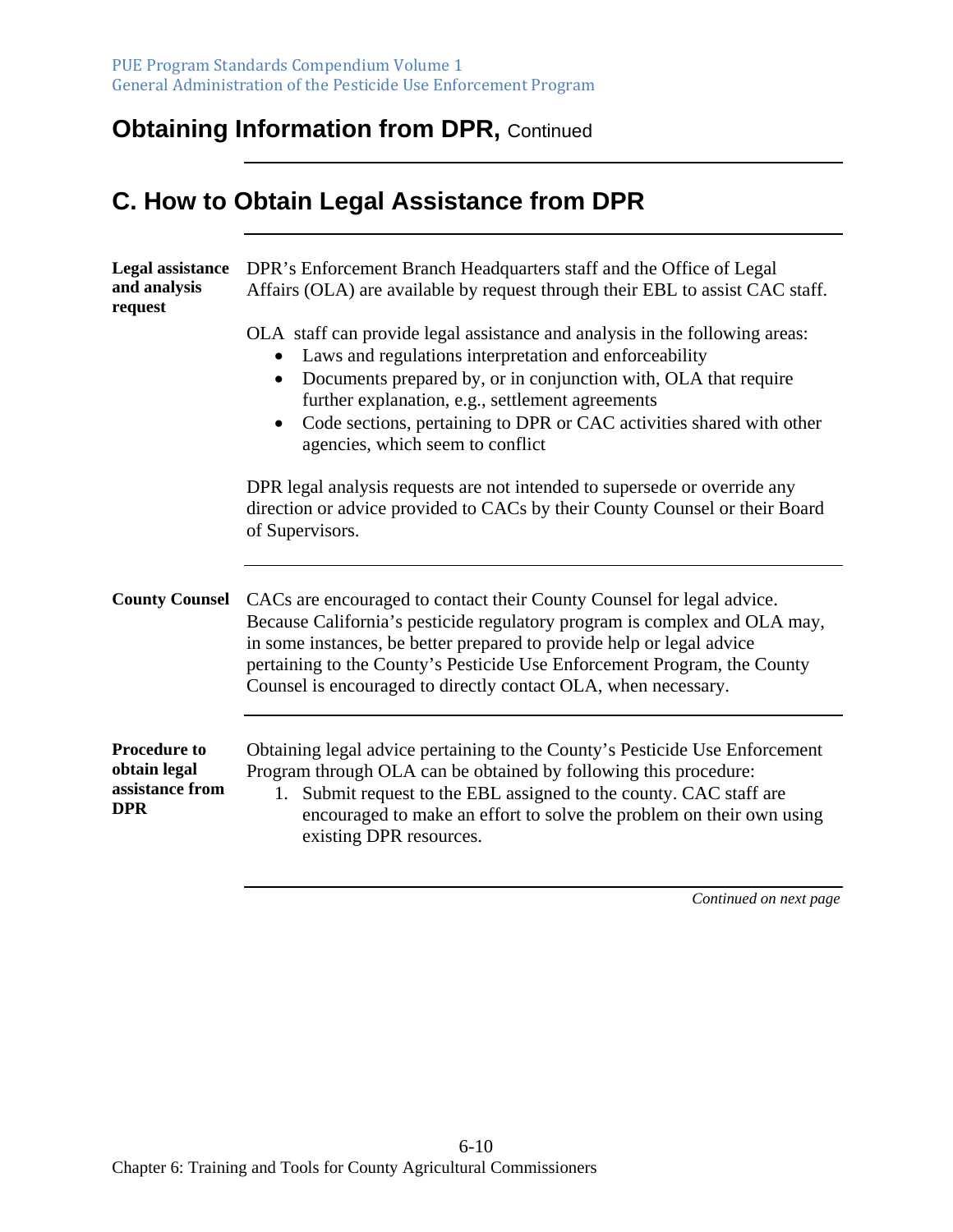| <b>Procedure to</b><br>obtain legal<br>assistance from<br>DPR.<br>(continued) |  | 2. The EBL and the Regional Office supervisor or manager will review<br>this information to determine if the question has already been<br>addressed by existing DPR policy.<br>Regional Office will provide the CAC with a written response to a<br>$\bullet$<br>written question covered by existing interpretations.<br>A question not covered by an existing DPR policy will be<br>$\bullet$<br>forwarded with supporting information to DPR Headquarters who<br>will prepare a response to address the issue. If needed, the |
|-------------------------------------------------------------------------------|--|----------------------------------------------------------------------------------------------------------------------------------------------------------------------------------------------------------------------------------------------------------------------------------------------------------------------------------------------------------------------------------------------------------------------------------------------------------------------------------------------------------------------------------|
|-------------------------------------------------------------------------------|--|----------------------------------------------------------------------------------------------------------------------------------------------------------------------------------------------------------------------------------------------------------------------------------------------------------------------------------------------------------------------------------------------------------------------------------------------------------------------------------------------------------------------------------|

Enforcement Branch will work directly with OLA staff.

- 3. Include the following information in any legal analysis request:
	- Requestor's name and affiliation
	- Identification of the issue and brief description of the scenario
	- Appropriate background materials
	- Code section(s) or specific authority believed to apply to the situation
	- Suggested solution or proposed answer (with explanation), and any problems created by your proposed response.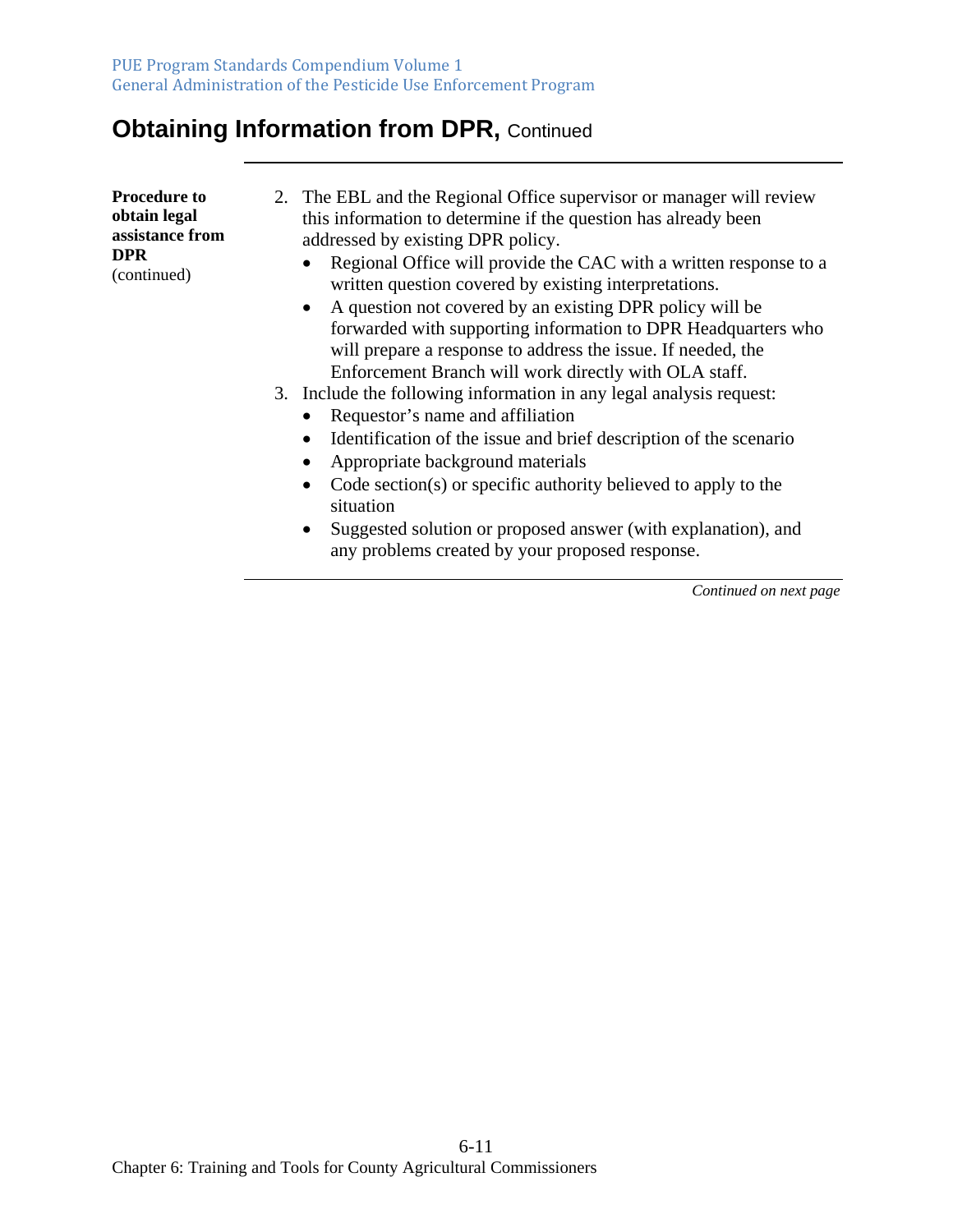**Assistance to Hearing Officer during hearing** 

Hearing Officers may occasionally need assistance pertaining to matters of law when hearing a case. In limited circumstances, only Hearing Officers (emphasis – *only* Hearing Officers) may contact OLA if a problem arises while they are hearing a case and the hearing cannot go forward without legal consultation.

As the hearing officer contacting OLA, ask to speak to OLA's Chief Counsel or Acting Chief Counsel and clearly state the following:

- 1. Your name
- 2. Your title
- 3. The county you are serving
- 4. Your telephone number
- 5. A brief description of the problem you have encountered which is making it difficult or impossible to continue the active hearing.

While, providing the description of the problem, be careful to not state any of the actual "facts" of the case, e.g., names of parties or witnesses, city or business names, etc. Stick to the actual problem that is preventing you from continuing the hearing.

This consultation is not an opportunity to discuss the facts of the case or obtain suggestions for writing the decision for this specific case or other matters related to the case. This consultation is specific to helping the Hearing Officer resolve a problem which is preventing or may prevent the completion of the hearing.

Do not send any e-mails or correspondence unless specifically instructed to do so by the attorney who responds to your call.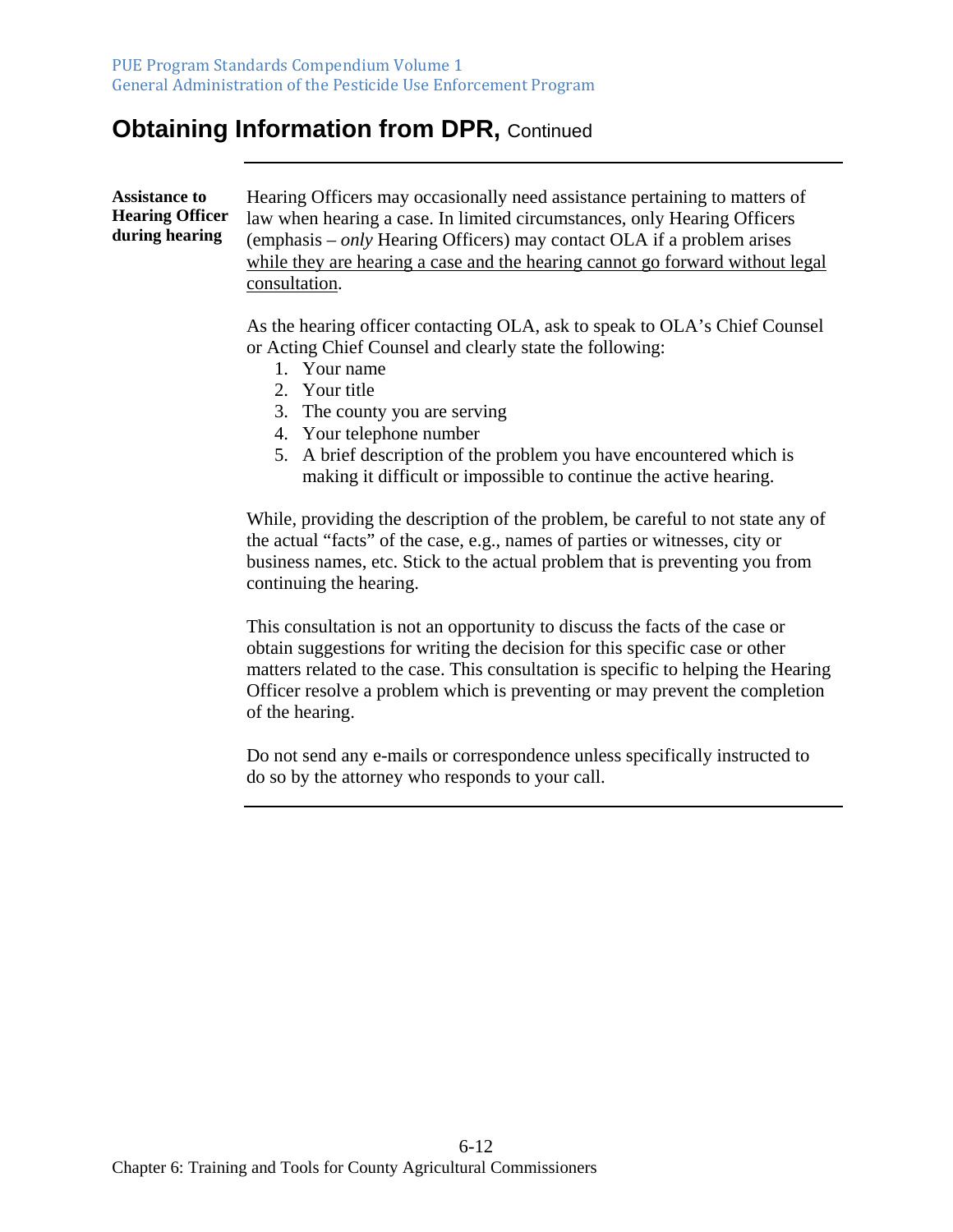#### **Section 3 DPR Forms**

| <b>DPR</b> forms                 | DPR has developed several forms used for inspections, violation notices, and<br>other county enforcement activities. To see a list of available forms, go to:<br>http://www.cdpr.ca.gov/docs/enforce/prenffrm/prenfmnu.htm.                                |
|----------------------------------|------------------------------------------------------------------------------------------------------------------------------------------------------------------------------------------------------------------------------------------------------------|
|                                  | There are also Pesticide Use Reporting (PUR) forms available on-line at:<br>http://www.cdpr.ca.gov/docs/pur/forms/purforms.htm.                                                                                                                            |
|                                  | Most forms are in PDF format. They can be downloaded and then read using<br>Adobe Acrobat Reader software.                                                                                                                                                 |
|                                  | In 2017, CACs began using the California Pesticide Enforcement Activities<br>Tracking System (CalPEATS) to conduct and track inspections,<br>investigations, and enforcement actions. Many of the forms are available<br>through CalPEATS.                 |
| How to order<br><b>DPR</b> forms | All form orders must be submitted in writing; orders will not be taken over<br>the telephone. CAC staff can order DPR forms by filling out the Forms<br>Requisition form DPR-197 available at<br>http://www.cdpr.ca.gov/docs/enforce/prenffrm/dpr-197.pdf. |
|                                  | In order to accurately track orders, please send your completed Forms<br><i>Requisition</i> to the CAC Forms Coordinator by any of the following methods:                                                                                                  |
|                                  | Fax to: (916) 445-6845;<br>$\bullet$                                                                                                                                                                                                                       |
|                                  | Mail to:<br>Department of Pesticide Regulation<br><b>ATTN: CAC Forms Coordinator</b><br>P.O. Box 4015<br>Sacramento, CA 95812-4015; or                                                                                                                     |
|                                  | E-mail to: <formscoordinator@cdpr.ca.gov><br/><math>\bullet</math></formscoordinator@cdpr.ca.gov>                                                                                                                                                          |
|                                  | Allow two weeks for processing your forms requisition order after receipt.                                                                                                                                                                                 |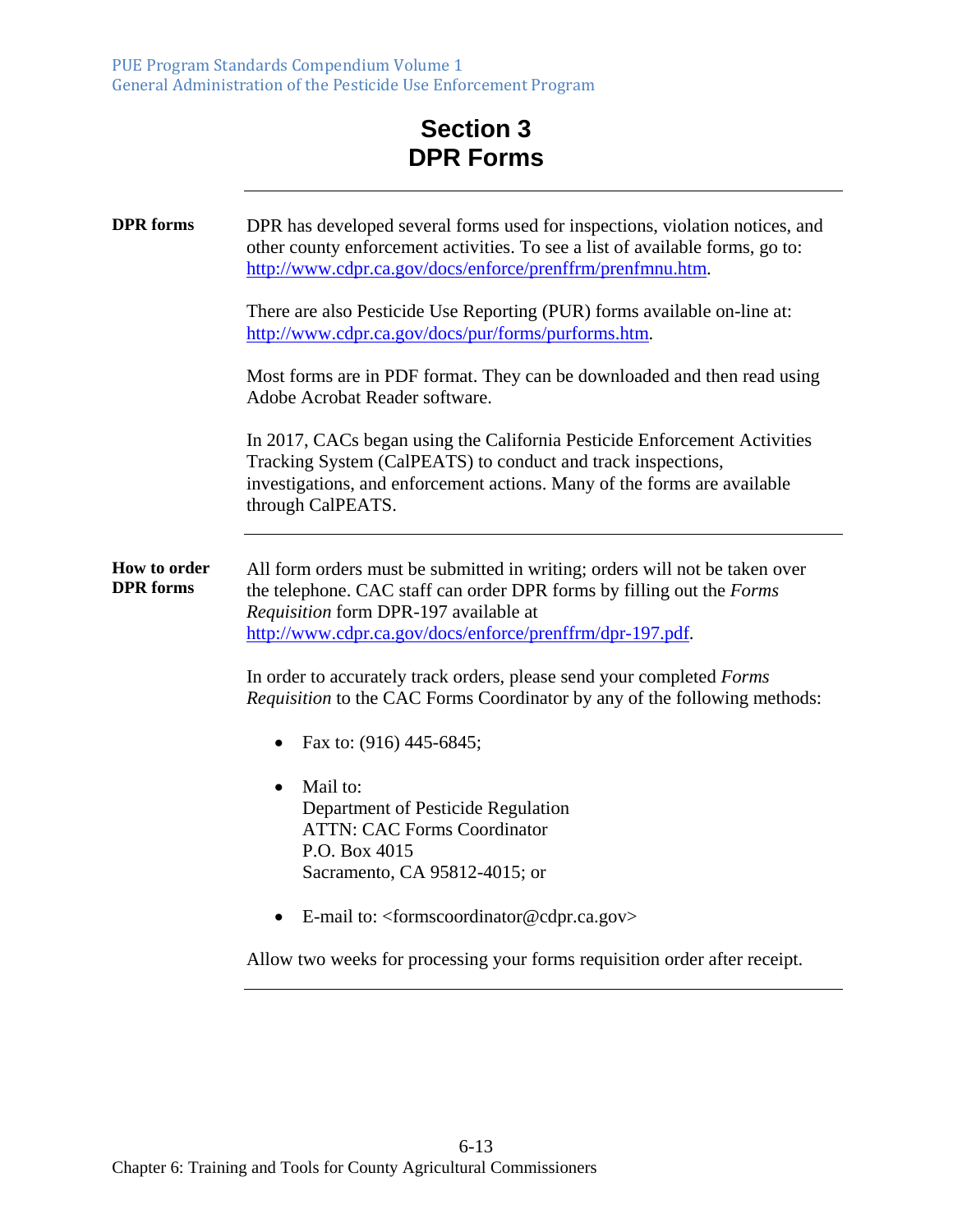### **Section 4 Acronyms**

| <b>Introduction to</b><br><b>Acronyms</b> | This is intended as an informal guide to many of the acronyms and<br>abbreviations used in the Department of Pesticide Regulation.                                                                                                                 |
|-------------------------------------------|----------------------------------------------------------------------------------------------------------------------------------------------------------------------------------------------------------------------------------------------------|
| <b>APCAC</b>                              | <b>Agricultural Pest Control Advisory Committee</b>                                                                                                                                                                                                |
| <b>CAAA</b>                               | California Agricultural Aviation Association                                                                                                                                                                                                       |
| <b>CAPCA</b>                              | California Association of Pest Control Advisers                                                                                                                                                                                                    |
| <b>CAPCOA</b>                             | California Air Pollution Control Officials Association                                                                                                                                                                                             |
| <b>CDFA</b>                               | California Department of Food and Agriculture                                                                                                                                                                                                      |
| <b>CDPH</b>                               | California Department of Public Health                                                                                                                                                                                                             |
| <b>CEQA</b>                               | California Environmental Quality Act – statute mandating environmental impact<br>review of development projects in California, adopted in 1970.                                                                                                    |
| <b>CIMIS</b>                              | California Irrigation Management Information System                                                                                                                                                                                                |
| <b>CRLA</b>                               | California Rural Legal Assistance, Inc.                                                                                                                                                                                                            |
| <b>CWA</b>                                | Clean Water Act – primary federal legislation addressing surface water quality.                                                                                                                                                                    |
| <b>DFW</b>                                | Department of Fish and Wildlife                                                                                                                                                                                                                    |
| <b>DIR</b>                                | Department of Industrial Relations                                                                                                                                                                                                                 |
| <b>DTSC</b>                               | Department of Toxic Substances Control                                                                                                                                                                                                             |
| <b>DWR</b>                                | Department of Water Resources                                                                                                                                                                                                                      |
| <b>EIR</b>                                | Environmental impact report. Required to be filed under the California<br>Environmental Quality Act (CEQA) by all state and local agencies and private<br>entities when their proposed projects would cause a significant environmental<br>impact. |
| <b>EPA</b>                                | Environmental Protection Agency. Use "CalEPA" if referring to the California<br>Environmental Protection Agency and "U.S. EPA" if referring to the U.S.<br>Environmental Protection Agency.                                                        |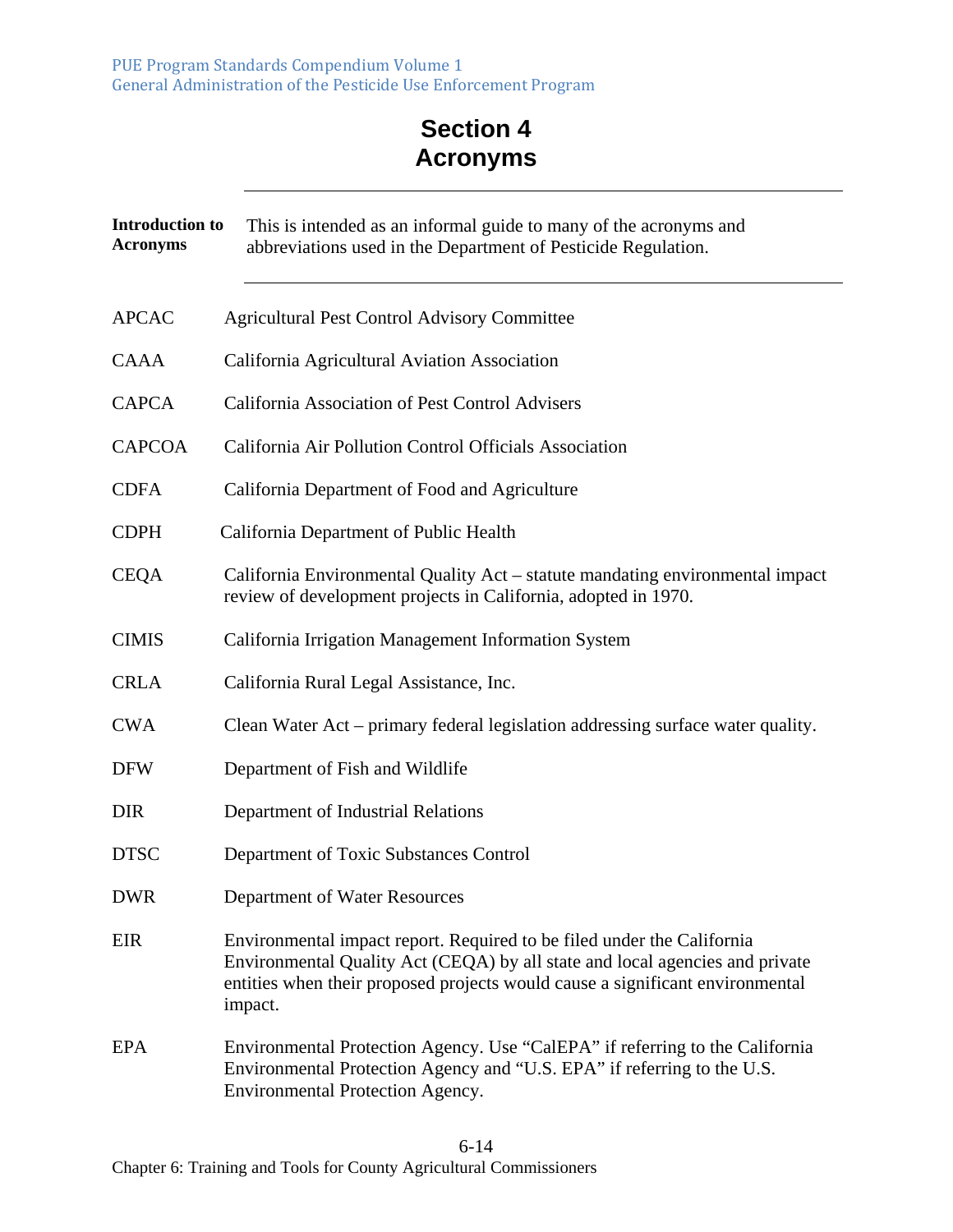| <b>ESA</b>   | Endangered Species Act - primary federal law governing protection of threatened<br>and endangered species. Also, a similar state law.                                                                                                                                                                                                                                                                                                |
|--------------|--------------------------------------------------------------------------------------------------------------------------------------------------------------------------------------------------------------------------------------------------------------------------------------------------------------------------------------------------------------------------------------------------------------------------------------|
| <b>FDA</b>   | U.S. Food and Drug Administration, the federal agency responsible for carrying<br>out the provisions of the Federal Food, Drug, and Cosmetic Act (FFDCA), which<br>includes pesticide tolerance enforcement. See also, Federal Food, Drug, and<br>Cosmetic Act.                                                                                                                                                                      |
| <b>FIFRA</b> | Federal Insecticide, Fungicide, and Rodenticide Act statute for the sale,<br>distribution, and use of pesticides in the U.S.                                                                                                                                                                                                                                                                                                         |
| <b>FWS</b>   | U.S. Fish and Wildlife Service                                                                                                                                                                                                                                                                                                                                                                                                       |
| <b>GIS</b>   | Geographic information systems                                                                                                                                                                                                                                                                                                                                                                                                       |
| <b>GPS</b>   | Global positioning system                                                                                                                                                                                                                                                                                                                                                                                                            |
| <b>IGR</b>   | Insect growth regulator. A chemical substance.                                                                                                                                                                                                                                                                                                                                                                                       |
| $IR-4$       | Interregional Research Project No. 4, a program sponsored by USDA. IR-4<br>provides coordination for information on the clearance of minor-use pesticides<br>and generates data to support minor-use registrations. (Minor-use pesticides are<br>generally those used on most fruit, nut, and vegetable crops.)                                                                                                                      |
| $LC_{50}$    | Lethal concentration of a chemical in air, water, or food that will kill 50 percent<br>of test animals exposed to it. Usually used for birds or aquatic organisms, or for<br>mammalian inhalation toxicity studies.                                                                                                                                                                                                                  |
| $LD_{50}$    | Lethal dose of a chemical that will kill 50 percent of the test animals receiving it.<br>The chemical may be given by mouth (oral $LD_{50}$ ) or applied to the skin (dermal<br>$LD_{50}$ ) and is a rough measure of acute toxicity. The lower the $LD_{50}$ number, the<br>more toxic the chemical. For example, if a chemical has an $LD_{50}$ of 10 mg/kg, it is<br>more toxic than one having an LD <sub>50</sub> of 100 mg/kg. |
| <b>NIOSH</b> | National Institute for Occupational Safety and Health – a federal agency that<br>conducts research on occupational safety and health questions and recommends<br>new standards to federal OSHA. Tests and certifies respirators.                                                                                                                                                                                                     |
| <b>NPIC</b>  | National Pesticide Information Center, located at Oregon State University, is a<br>cooperative agreement between OSU and U.S. EPA from which the public can get<br>answers to pesticide-related questions by calling their toll-free telephone number<br>(1-800-858-7378) or going to their web site at http://npic.orst.edu/index.html.                                                                                             |
| OAL          | Office of Administrative Law                                                                                                                                                                                                                                                                                                                                                                                                         |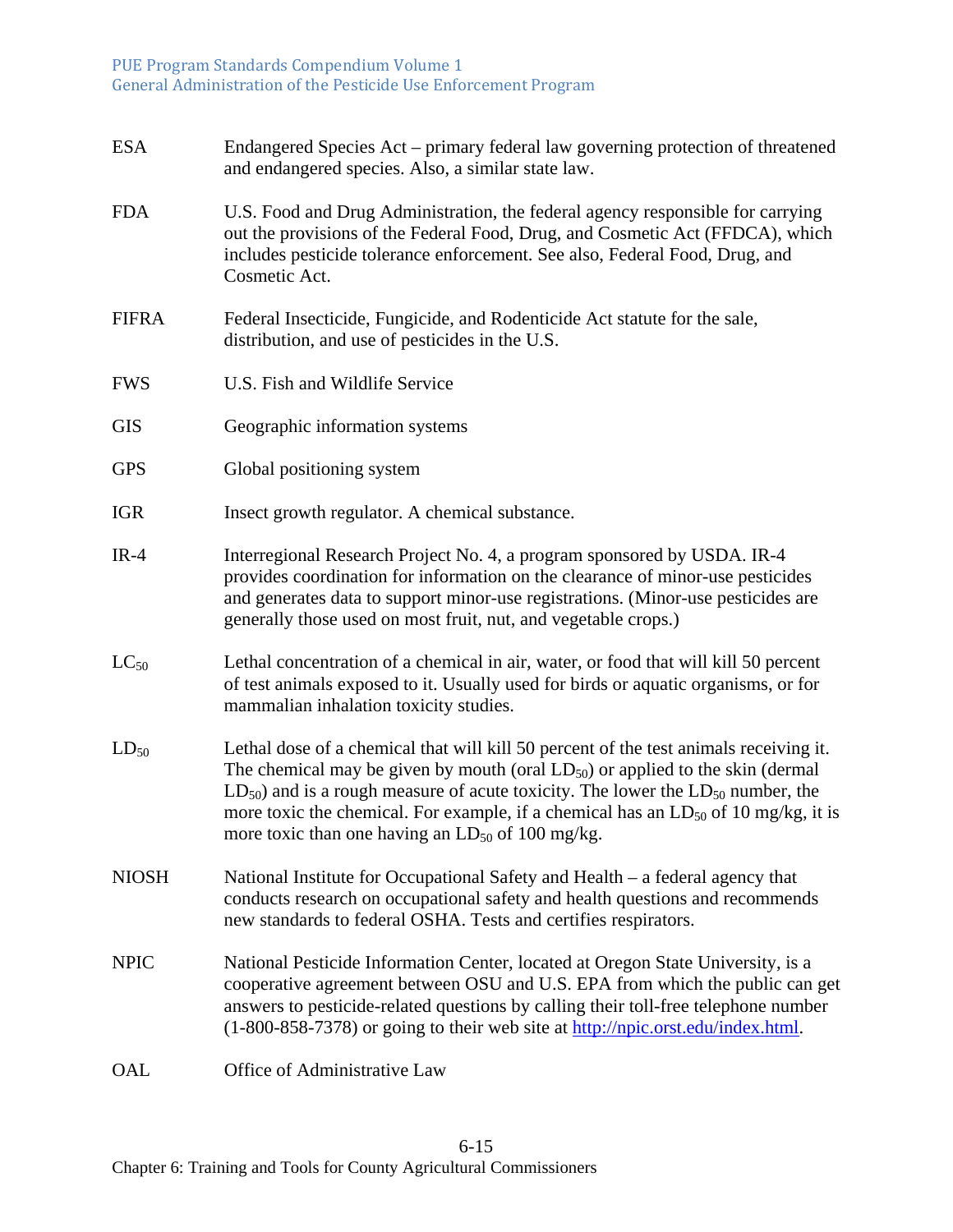| <b>OEHHA</b> | Office of Environmental Health Hazard Assessment, part of CalEPA                                                                                                                                                                                                                    |
|--------------|-------------------------------------------------------------------------------------------------------------------------------------------------------------------------------------------------------------------------------------------------------------------------------------|
| <b>OPP</b>   | Office of Pesticide Programs, part of U.S. EPA. OPP and the Office of Pollution<br>Prevention and Toxics comprise the two offices within the Office of Prevention,<br>Pesticides, and Toxic Substances.                                                                             |
| <b>OPPTS</b> | U.S. EPA Office of Prevention, Pesticides, and Toxic Substances                                                                                                                                                                                                                     |
| <b>OSHA</b>  | Occupational Safety and Health Administration – an agency in the U.S.<br>Department of Labor that establishes workplace safety and health regulations.<br>Many states, including California, have their own OSHA program.                                                           |
| <b>PANNA</b> | Pesticide Action Network North America advocate group.                                                                                                                                                                                                                              |
| <b>PAPA</b>  | Pesticide Applicators Professional Association                                                                                                                                                                                                                                      |
| <b>PCOC</b>  | Pest Control Operators of California – a structural pest control trade association                                                                                                                                                                                                  |
| <b>PISP</b>  | Pesticide Illness Surveillance Program, DPR's unique program whereby all<br>pesticide-related illnesses are investigated, evaluated, and summarized in an<br>annual report.                                                                                                         |
| <b>PMAC</b>  | Pest Management Advisory Committee for development and adoption of reduced-<br>risk pest management practices. The committee includes representatives from<br>agriculture, as well as government and academia.                                                                      |
| <b>PREC</b>  | Pesticide Registration and Evaluation Committee. As required by CEQA, DPR<br>consults formally with other public agencies regarding proposed pesticide<br>registrations through PREC committee meetings. It is chaired by DPR.                                                      |
| <b>RA</b>    | Research authorization – required from DPR to conduct experimental testing of<br>pesticides in California.                                                                                                                                                                          |
| <b>RCD</b>   | Risk characterization document (risk assessment)                                                                                                                                                                                                                                    |
| <b>RED</b>   | Reregistration Eligibility Decision document. The federal RED documents<br>summarize the findings of U.S. EPA's reregistration review process for individual<br>chemical cases, and decisions on risk assessment and risk management for the<br>uses of pesticides.                 |
| <b>RUP</b>   | Restricted use pesticide –This is a federal designation of a pesticide product due<br>to potential human and/or environmental hazard; the pesticide product available<br>for purchase and use only by certified pesticide applicators or persons under their<br>direct supervision. |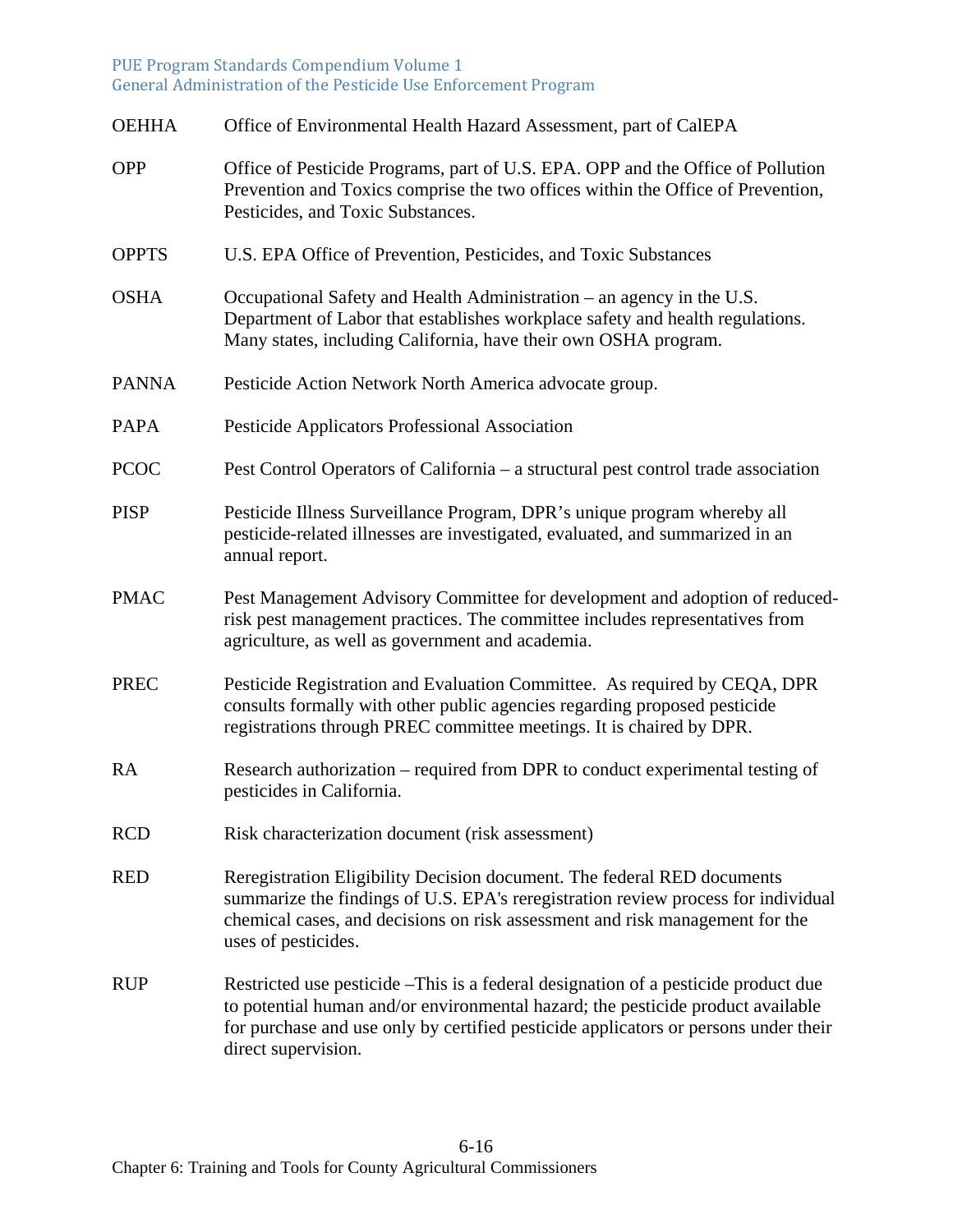| <b>SDS</b>   | Safety Data Sheet - Written information required to be provided upon request by a<br>chemical product supplier. Contains specific information regarding<br>physical/chemical hazards of a chemical, as well as short- and long-term health<br>effects.                                              |
|--------------|-----------------------------------------------------------------------------------------------------------------------------------------------------------------------------------------------------------------------------------------------------------------------------------------------------|
| <b>SDWA</b>  | Safe Drinking Water Act. SDWA is the federal law to protect persons receiving<br>drinking water from public drinking water systems from harmful contaminants.<br>U.S. EPA sets standards for drinking water quality and oversees the states,<br>localities, and water suppliers.                    |
| <b>SMP</b>   | State management plan – State of California Management Plan for Pesticides and<br>Ground Water Protection. Certain pesticides that U.S. EPA determines will leach<br>into ground water can remain registered only when used under a U.S. EPA-<br>approved Pesticide Specific State Management Plan. |
| <b>SRP</b>   | Scientific review panel – a panel of scientists that makes independent<br>recommendations or determinations. For example, SRP formed by AB 1807<br>reviews DPR reports on toxic air contaminants.                                                                                                   |
| <b>TAC</b>   | Toxic air contaminant                                                                                                                                                                                                                                                                               |
| <b>UAS</b>   | Unmanned aerial system. Used to apply pesticides aerially (formerly known as<br>unmanned aerial vehicle, UAV, or drone).                                                                                                                                                                            |
| <b>USDA</b>  | U.S. Department of Agriculture                                                                                                                                                                                                                                                                      |
| <b>USFWS</b> | U.S. Fish and Wildlife Service                                                                                                                                                                                                                                                                      |
| <b>USFDA</b> | U.S. Food and Drug Administration                                                                                                                                                                                                                                                                   |
| <b>USFS</b>  | U.S. Forest Service                                                                                                                                                                                                                                                                                 |
| <b>USGS</b>  | <b>U.S. Geological Survey</b>                                                                                                                                                                                                                                                                       |
| <b>VOC</b>   | Volatile organic compound                                                                                                                                                                                                                                                                           |
| <b>WPHA</b>  | Western Plant Health Association – an industry trade association for pesticide and<br>fertilizer companies.                                                                                                                                                                                         |
| <b>WPS</b>   | Worker protection standard – the federal standard promulgated in 1992 for all<br>workers who may be exposed to agricultural pesticides.                                                                                                                                                             |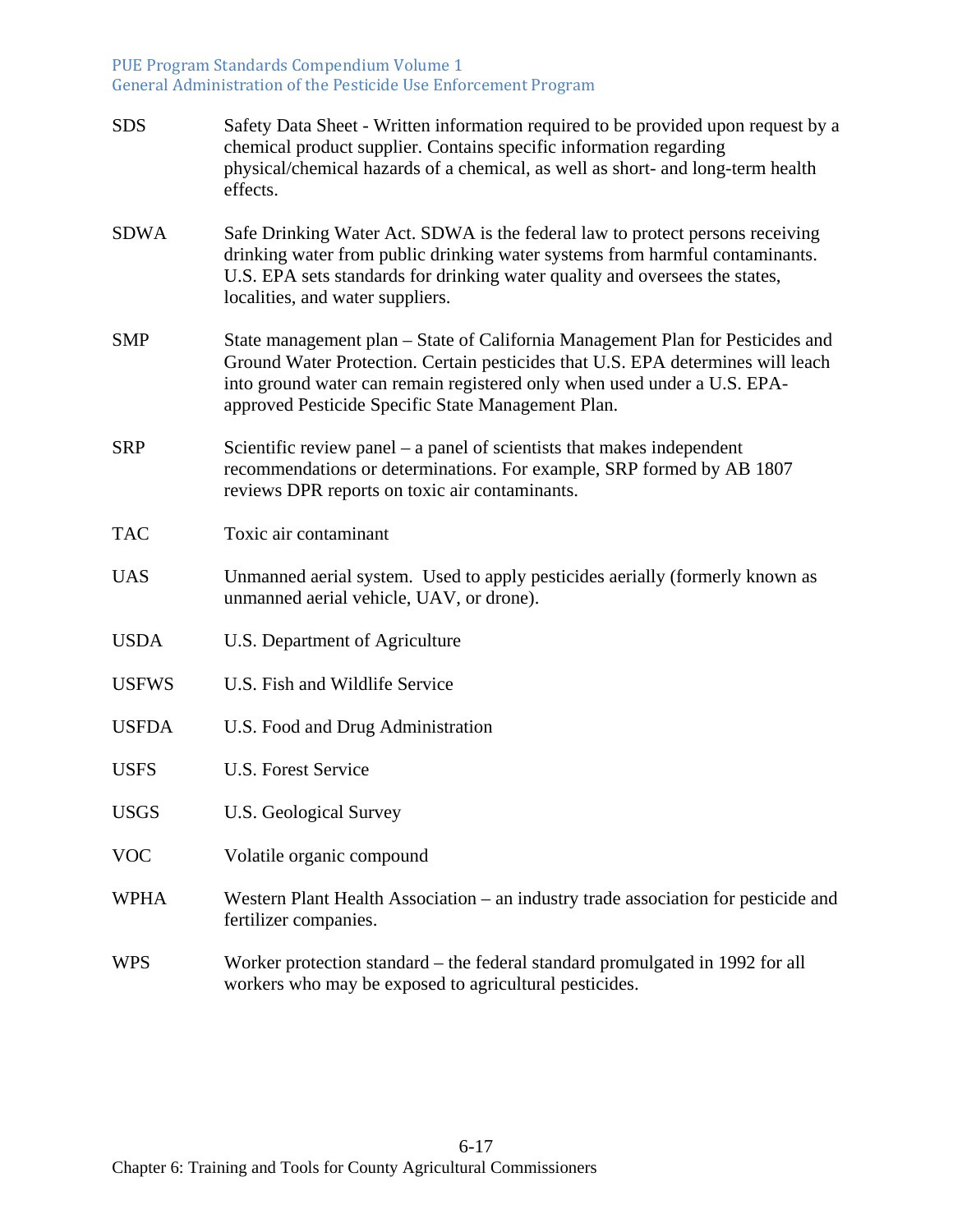# **Section 5 Useful Links**

| <b>State agencies</b>                       | • California Department of Food and Agriculture: https://www.cdfa.ca.gov/<br>• California Environmental Protection Agency (CalEPA):<br>https://calepa.ca.gov/<br>• DPR County Agricultural Commissioners Resources:<br>http://www.cdpr.ca.gov/docs/county/comenu.htm<br>• Structural Pest Control Board: http://www.pestboard.ca.gov/                                                                                                                                                                                                                                                                                                              |
|---------------------------------------------|----------------------------------------------------------------------------------------------------------------------------------------------------------------------------------------------------------------------------------------------------------------------------------------------------------------------------------------------------------------------------------------------------------------------------------------------------------------------------------------------------------------------------------------------------------------------------------------------------------------------------------------------------|
| <b>DPR</b> fact sheets                      | DPR has developed numerous facts sheets and other informational and<br>outreach information to increase general public awareness about protecting<br>their health and the environment from the effect of pesticides. These are<br>available on the DPR website.                                                                                                                                                                                                                                                                                                                                                                                    |
|                                             | DPR Consumer Fact Sheets cover topics ranging from what defines a<br>chemical a "pesticide," to its safe use and reducing its use; they are available<br>for downloading at: http://www.cdpr.ca.gov/docs/dept/factshts/factmenu.htm.                                                                                                                                                                                                                                                                                                                                                                                                               |
|                                             | DPR has also developed other publications that cover enforcement and<br>worker safety, environmental protection from pesticides, and the Community<br>Guide to Recognizing and Reporting Pesticide Problems. These publications<br>are available at: http://www.cdpr.ca.gov/docs/dept/comguide/index.htm.                                                                                                                                                                                                                                                                                                                                          |
| <b>Using an</b><br>accredited<br>laboratory | If the CAC requires the services of an accredited laboratory, the<br>Environmental Laboratory Accreditation Program (ELAP) provides<br>evaluation and accreditation of environmental testing laboratories.<br>ELAP-accredited laboratories ensure the quality of analytical data used for<br>regulatory purposes meet requirements of the State's drinking water,<br>wastewater, shellfish, food, and hazardous waste programs. Agencies which<br>monitor the environment use analytical data from these accredited<br>laboratories. ELAP-accredited labs have demonstrated capability to analyze<br>environmental samples using approved methods. |
|                                             | ELAP is administered by the State Water Resources Control Board's Division<br>of Drinking Water.                                                                                                                                                                                                                                                                                                                                                                                                                                                                                                                                                   |
|                                             | To find a list of accredited lab, please visit:<br>https://www.waterboards.ca.gov/drinking_water/certlic/labs/index.html                                                                                                                                                                                                                                                                                                                                                                                                                                                                                                                           |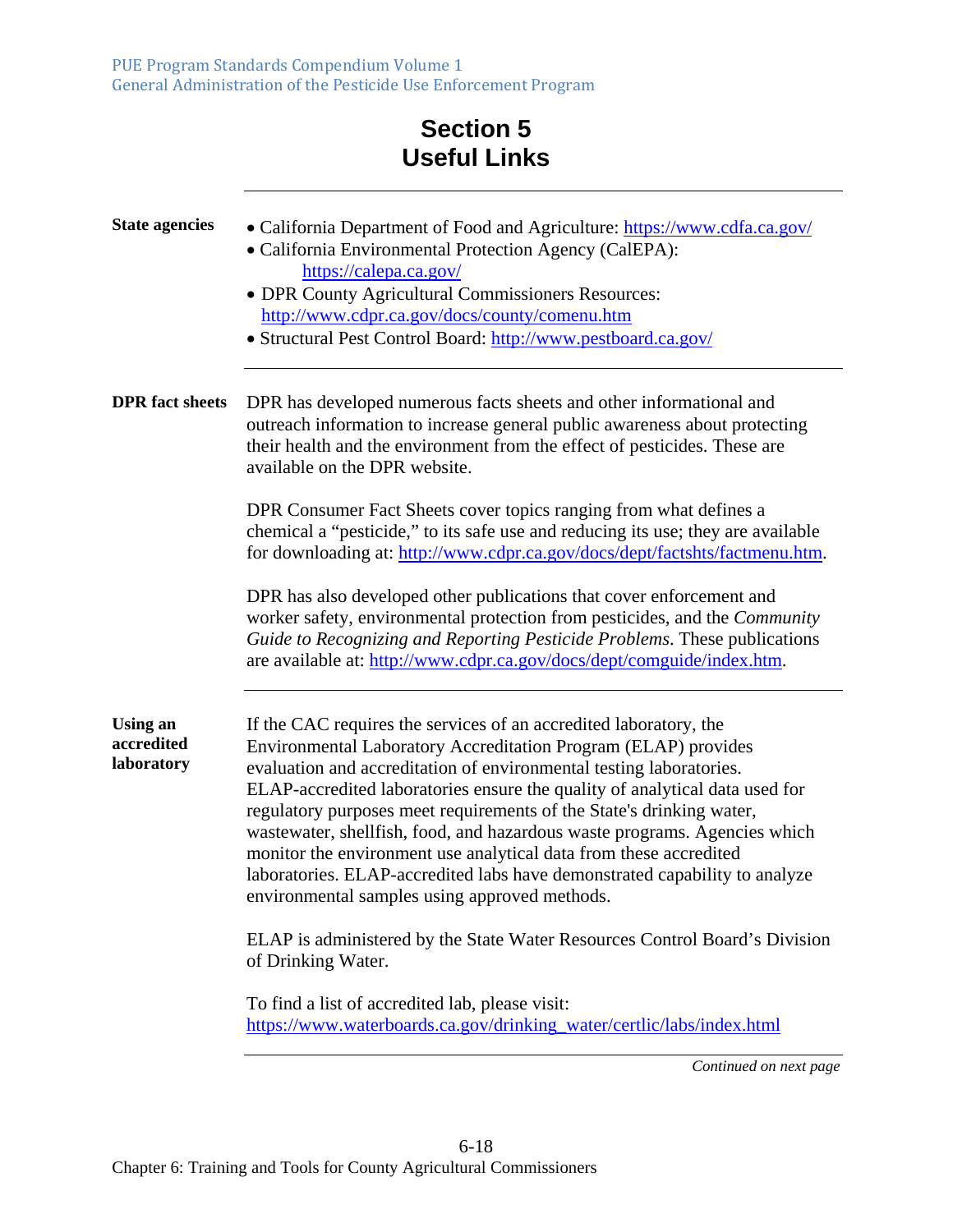# **Useful Links,** Continued

| Federal<br>agencies | • U.S. Department of Agriculture (USDA): https://www.usda.gov/      |
|---------------------|---------------------------------------------------------------------|
|                     | • U.S. Environmental Protection Agency (U.S. EPA):                  |
|                     | U.S. EPA Databases: https://developer.epa.gov/category/data/        |
|                     | Envirofacts: https://www3.epa.gov/enviro/                           |
|                     | U.S. EPA Federal Register Information: http://www.epa.gov/fedrgstr/ |
|                     | <b>Federal Register Daily Contents:</b>                             |
|                     | https://www.gpo.gov/fdsys/search/getfrtoc.action                    |
|                     | U.S. EPA Office of Pesticide Programs (OPP):                        |
|                     | https://www.epa.gov/pesticides/                                     |
|                     | <b>OPP Pesticide Regulation Notices:</b>                            |
|                     | https://www.epa.gov/pesticide-registration/pesticide-               |
|                     | registration-notices-year                                           |
|                     | <b>U.S. EPA Advanced Search:</b>                                    |
|                     | https://www.epa.gov/home/advanced-search                            |
|                     | • U.S. Department of Health and Human Services (DHHS):              |
|                     | DHHS National Toxicology Program: https://ntp.niehs.nih.gov/        |
|                     | DHHS Agency for Toxic Substances and Disease Registry (ATSDR):      |
|                     | https://www.atsdr.cdc.gov/                                          |
|                     | • U.S. Food and Drug Administration (FDA): https://www.fda.gov/     |
|                     | • Code of Federal Regulations:                                      |
|                     | https://www.ecfr.gov/cgi-bin/ECFR?page=browse                       |
|                     | • United States Code: http://uscode.house.gov/search/criteria.shtml |